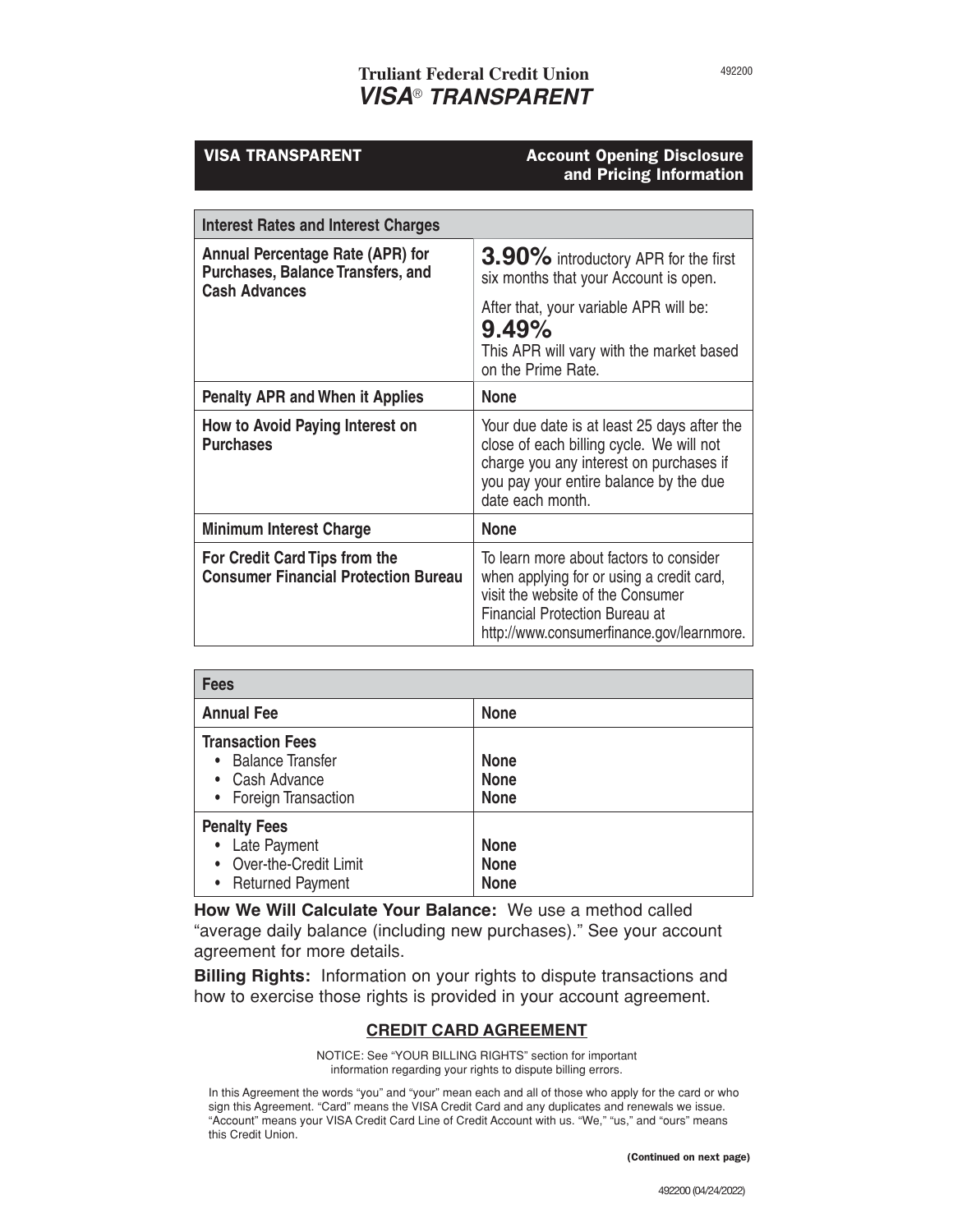1. Using the Card. You may use the Card issued to you to make purchases in person, online, and by mail or telephone from mer-<br>chants and others who accept VISA cards. In addition, you may obtain cash advances from the Cred institutions participating in the VISA program and from automated teller machines (ATMs), such as VISA ATM Network, that provide access to the VISA system. (Not all ATMs provide such access.) You will need to use your Personal Identification Number (PIN) to<br>obtain a Cash Advance from an ATM. The monthly statement will identify the merchant, electron which transactions were made, but sales, Cash Advances, credit or other slips cannot be returned with the statement. You should retain the copy of such slips furnished at the time of the transaction in order to verify the monthly statement. The Credit Union may<br>make a reasonable charge for photocopies of slips you request. You may not use your card applicable federal, state or local law.

**2. Responsibility.** If we issue you a Card, you agree to repay all debts and the FINANCE CHARGE arising from the use of the Card<br>and the Card Account. For example, you are responsible for charges made by yourself, your sp responsible for charges made by anyone else to whom you give the Card and this responsibility continues until the Card is recovered. You cannot disclaim responsibility by notifying us, but we will close the Account for new transactions if you so request and destroy or return all Cards. Your obligation to pay the Account balance continues even though an agreement, divorce decree or other court judgement to which we are not a party may direct you or one of the other persons responsible to pay the Account. Any person using<br>the Card is jointly responsible with you for charges he or she makes, but if that person sig this Agreement and is also jointly responsible for all charges on the Account, including yours.

**3. Military Lending Act.** If you are a covered borrower under regulations related to the Military Lending Act, federal law provides<br>important protections to members of the Armed Forces and their dependents relating to ext of 36 percent. This rate must include, as applicable to the credit transaction or account: The costs associated with credit insurance premiums; fees for ancillary products sold in connection with the credit transaction; any application fee charged (other than certain<br>application fees for specified credit transactions or accounts); and any participation f for a credit card account). Please call us at 1-855-878-0499 to receive oral disclosures.

**4. Convenience Checks.** We may supply you with personalized Convenience Checks which may be used to obtain Cash Advances on your VISA Account. Only the person whose name is printed on a Convenience Check may sign it. The following other conditions<br>apply to the use of Convenience Checks: (a) you may not use one to make a payment on any obliga must be written for only U.S. dollars, (c) it cannot be postdated (show a future date), (d) it cannot be certified, (e) it will not be honored if<br>you are in default to the Credit Union under this agreement or any other agr that the Credit Union pays will be treated as a Cash Advance for your Account.

**5. Lost Card Notification.** If you believe the Card has been lost or stolen, you will immediately call 833-541-0777.

6. Liability for Unauthorized Use. You may be liable for the unauthorized use of your Credit Card. You will not be liable for<br>unauthorized use that occurs after you notify the Credit Union orally or in writing, of any such use. In any case, your liability will not exceed \$50.00 for unauthorized cash advances at ATM's. You will have no liability for unauthorized purchases made with your card.

7. Credit Line. If we approve your application, we will establish a self-replenishing Line of Credit for you and notify you of its amount<br>when we issue the Card. You agree not to let the Account balance exceed this approve comply with this Agreement, or our adverse reevaluation of your credit-worthiness. You may also terminate this Agreement at any time, but termination by either of us does not affect your obligation to pay the Account balance. All Cards remain our property and<br>you must recover and surrender to us all Cards upon our request and upon termination of th

**8. Credit Information.** You authorize us to investigate your credit standing when opening, renewing or reviewing your Account and<br>you authorize us to disclose information regarding your Account to credit bureaus and other

**9. Monthly Payment.** We will mail you a statement each month showing your previous balances of Purchases, Balance Transfers, and Cash Advances, current transactions on your Account, the Minimum Payment required, and other Unless you otherwise instruct, we may apply your payments in such manner as we may elect.

10. Finance Charges. A FINANCE CHARGE will be imposed on all outstanding balances in your Account from the time they are<br>posted to your Account; however, you can avoid FINANCE CHARGES on Purchases by paying the full amount a FINANCE CHARGE. Cash Advances and balance transfers are always subject to FINANCE CHARGE from the date that they are posted to your Account.

The periodic rate applicable to your account as of April 24, 2022 was .0260000% (corresponding ANNUAL PERCENTAGE RATE 9.49%). The periodic rate that will be applied to the balances in your Account is a variable rate based

For all cards, your FINANCE CHARGE is based upon the average daily balance in your Account for the number of days in the billing cycle. The average daily balance in your Account is determined by taking the beginning balance in your Account each day, adding<br>any new Purchases, Balance Transfers, and Cash Advances and subtracting any payment or credits rate, and then by multiplying that product by the number of days in the billing cycle.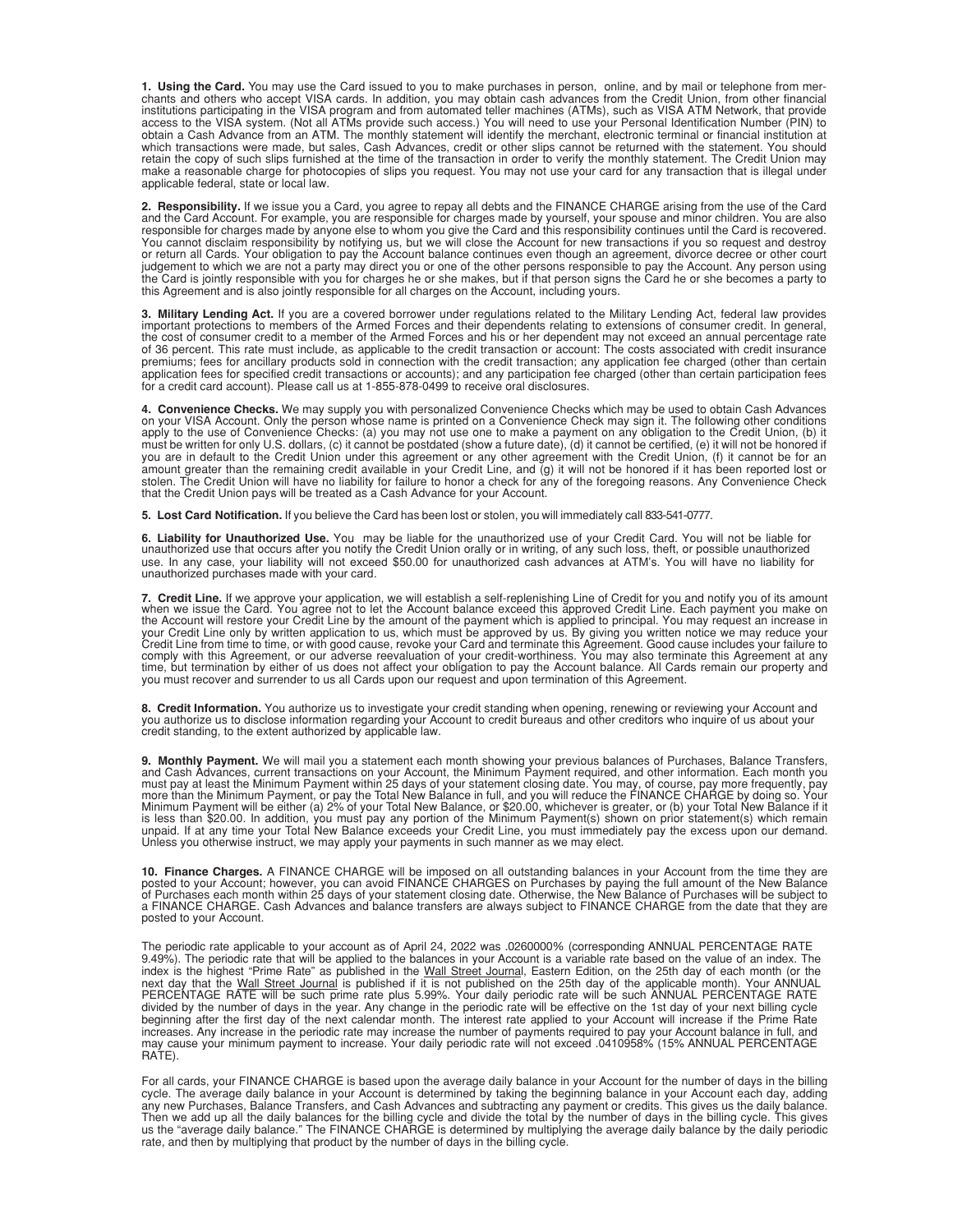### **11. Other Charges.** None.

**12. Annual Maintenance Charge.** You agree to pay an Annual Maintenance Charge for your VISA Account as follows:

#### **VISA Transparent - \$0.00.**

Except as otherwise provided by law, your Annual Maintenance Charge is not refundable and will be charged to your Account as a<br>Purchase. An Annual Maintenance Charge will be imposed as long as your Account has an unpaid ba

**13. Default.** You will be in default if you fail to make any Minimum Payment or other required payment by the date that it is due. You will be in default if you break any promise you make under this Agreement. You will be in default if you die, file for bankruptcy<br>or become insolvent, that is, unable to pay your obligations when they become due. You w misleading statements in any credit application or credit update. You will also be in default if something happens which the Credit Union believes may substantially reduce your ability to repay what you owe. When you are in default, the Credit Union has the right<br>to demand immediate payment of your full Account balance without notice. If immediate paym pay FINANCE CHARGE, at the periodic rate charged before default, until what you owe has been paid, and any shares that were given as security will be applied towards what you owe. To the extent permitted by law, you will also be required to pay the Credit Union's collection expenses, including court costs and reasonable attorneys' fees.

**14. Returns and Adjustments.** Merchants and others who honor the Card may give credit for returns or adjustments, and they will<br>do so by sending us a credit slip which we will post to your account. If your credits and pa hold and apply this credit balance against future purchases, balance transfers, and Cash Advances, or, if it is \$1.00 or more, refund it on your written request.

15. Amendment to Agreement. We may amend this Agreement at any time upon such notice as is required by applicable law.<br>Unless the law otherwise provides, notice of amendment shall be mailed or delivered to you at least 15 date of a change. Any amendments (including amendment of interest rate, interest rate formula or fees) will apply not only to future<br>transactions, but also to all Account balances outstanding on and after the effective dat

**16. Foreign Transactions.** To the extent that you have used your VISA card to purchase goods or services, or obtain cash in another<br>country, your statement may reflect the conversion into U.S. dollars of transactions whic Currently, VISA U.S.A. regulations provide that the exchange rate is either (1) a rate selected by VISA from the range of rates avail-<br>able in wholesale currency markets for the applicable central processing date, which ma (2) the government-mandated rate in effect for the applicable central processing date.

**17. Plan Merchant Disputes.** Except as provided by law, we are not responsible for the refusal of any plan merchant or financial institution to honor your Card. For a statement of your billing rights and our obligations with respect to disputes with plan merchants, see the statement: "YOUR BILLING RIGHTS," which forms a part of this Agreement and disclosure.

**18. Agreement.** This Agreement is the contract which applies to all transactions on your Account even though the Purchase slips, Cash Advance slips, balance transfer requests, credit or other slips you sign or receive may contain different terms. We may assign our rights under this Agreement. If we do, any amounts due on your Account shall belong to our assignee.

**19. No Waiver.** The Credit Union can delay enforcing any of its rights any number of times without losing them.

20. Statements and Notices. You will receive a statement each month showing transactions on your Account. Statements and<br>notices will be mailed to you at the most recent address you have given the Credit Union. Notice sent considered notice to all.

**21. Closing or Suspending Your Account.** You may contact a member service representative to close your Account. Truliant may close or suspend your Account at any time and for any reason permitted by law, even if you are not in default. If we close or suspend your Account for any reason, you must stop using your Card but you must still pay us all amounts you owe on the Account.

**Security Interest – You grant us a security interest in all individual and joint share and/or deposit accounts you have with us now and in the future to secure your credit card account. Shares and deposits in an IRA or any other account that would lose special tax treatment under state or federal law if given as security are not subject to the security interest you have given in your shares and deposits. You may withdraw these other shares unless you are in default. When you are in default, you authorize us to apply the balance in these accounts to any amounts due. For example, if you have an unpaid credit card balance, you agree we may use funds in your account(s) to pay any or all of the unpaid balance.**

You are affirmatively agreeing that you are aware that granting a security interest is a condition for the credit card and **you intend to grant a security interest. You acknowledge and agree that your pledge does not apply during any periods when you are a covered borrower under the Military Lending Act.**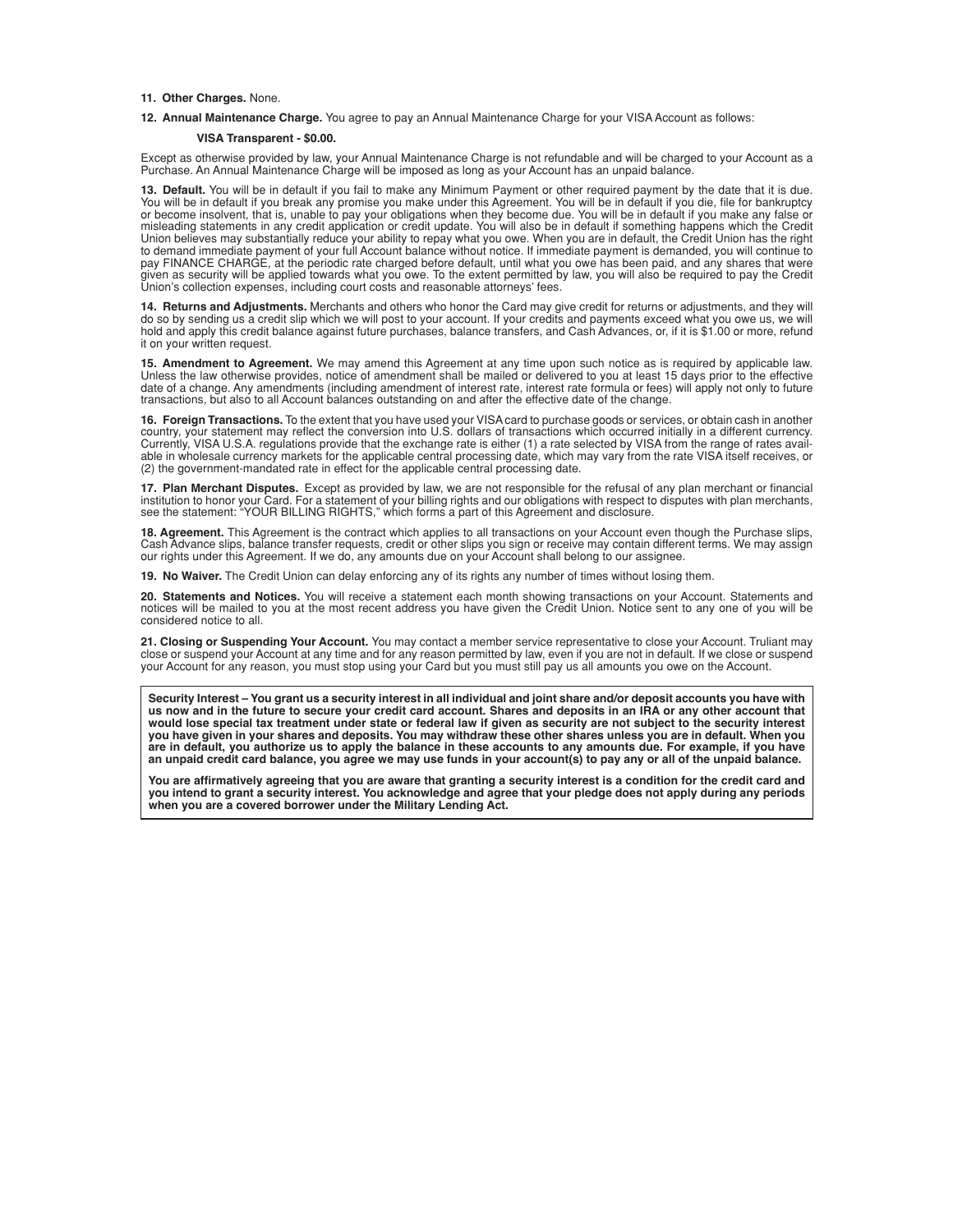## YOUR BILLING RIGHTS

#### KEEP THIS DOCUMENT FOR FUTURE USE

**This notice tells you about your rights and our responsibilities under the Fair Credit Billing Act.**

**What To Do If You Find A Mistake On Your Statement** If you think there is an error on your statement, write to us at:

Truliant Federal Credit Union Attn: Billing Rights Department P.O. Box 26000 Winston-Salem, NC 27114-6000

In your letter, give us the following information:

• Account information: Your name and account number.

• Dollar amount: The dollar amount of the suspected error.

• Description of problem: If you think there is an error on your bill, describe what you believe is wrong and why you believe it is a mistake. You must contact us:

• Within 60 days after the error appeared on your statement.

• At least 3 business days before an automated payment is scheduled, if you want to stop payment on the amount you think is wrong. You must notify us of any potential errors in writing. You may call us, but if you do we are not required to investigate any potential errors and you may have to pay the amount in question.

#### **What Will Happen After We Receive Your Letter**

**When we receive your letter, we must do two things:**

1. Within 30 days of receiving your letter, we must tell you that we received your letter. We will also tell you if we have already corrected the error.

2. Within 90 days of receiving your letter, we must either correct the error or explain to you why we believe the bill is correct.

### **While we investigate whether or not there has been an error:**

- We cannot try to collect the amount in question, or report you as delinquent on that amount.
- The charge in question may remain on your statement, and we may continue to charge you interest on that amount.
- While you do not have to pay the amount in question, you are responsible for the remainder of your balance.
- We can apply any unpaid amount against your credit limit.

**After we finish our investigation, one of two things will happen:**<br>• If we made a mistake: You will not have to pay the amount in question or any interest or other fees related to that amount.<br>• If we do not believe there not pay the amount we think you owe.

If you receive our explanation but still believe your bill is wrong, you must write to us within 10 days telling us that you still refuse<br>to pay. If you do so, we cannot report you as delinquent without also reporting tha settled between us.

If we do not follow all of the rules above, you do not have to pay the first \$50 of the amount you question even if your bill is correct.

#### **Your Rights If You Are Dissatisfied With Your Credit Card Purchases**

If you are dissatisfied with the goods or services that you have purchased with your credit card and you have tried in good faith to correct the problem with the merchant, you may have the right not to pay the remaining amount due on the purchase.

To use this right, all of the following must be true:

1. The purchase must have been made in your home state or within 100 miles of your current mailing address, and the purchase price must have been more than \$50. (Note: Neither of these are necessary if your purchase was based on an advertisement we mailed to you, or if we own the company that sold you the goods or services.)

2. You must have used your credit card for the purchase. Purchases made with cash advances from an ATM or with a check that accesses your credit card account do not qualify.

3. You must not yet have fully paid for the purchase.

If all of the criteria above are met and you are still dissatisfied with the purchase, contact us in writing at:

Truliant Federal Credit Union

Attn: Visa Department P.O. Box 26000

Winston-Salem, NC 27114-6000

While we investigate, the same rules apply to the disputed amount as discussed above. After we finish our investigation, we will tell you our decision. At that point, if we think you owe an amount and you do not pay, we may report you as delinquent.

## TRAVEL ACCIDENT INSURANCE DESCRIPTION OF COVERAGE

**Principal Sum(s) Enrolled: Visa Credit Card: Benefit Amount, \$250,000**

## **THIS IS AN ACCIDENTAL DEATH AND DISMEMBERMENT**

**ONLY POLICY AND DOES NOT PAY BENEFITS FOR LOSS FROM SICKNESS**

*This Description of Coverage is provided to eligible cardholders, and replaces any and all Descriptions of Coverage previously issued to the insured with respect to insurance described herein.*

### **Eligibility and Period of Coverage**

You and your dependents<sup>1</sup> become covered automatically when the entire Common Carrier fare is charged to your covered card account ("Covered Persons"). It is not necessary to notify the Financial Institution, the Insurance Company or Plan Administrator when tickets are purchased. Coverage ends when the policy is terminated or on the date your covered card terminates or ceases to be in good standing, whichever occurs first.